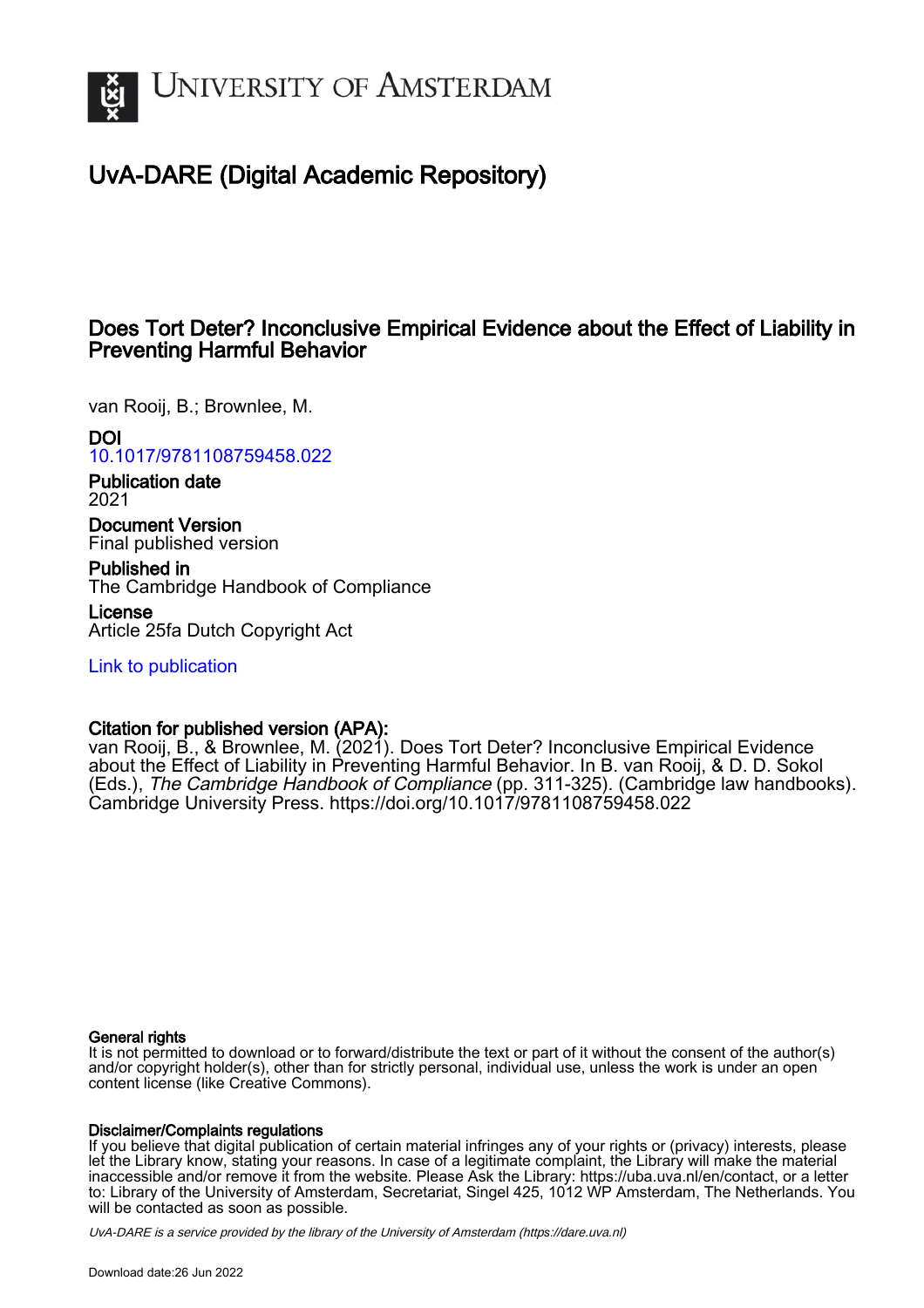# Does Tort Deter? Inconclusive Empirical Evidence about the Effect of Liability in Preventing Harmful Behaviour

Benjamin van Rooij and Megan Brownlee

The tort system is a mouse with an other-worldly roar. —Saks 1992: 1287

Abstract: This chapter assesses whether tort liability can have a deterrent effect and reduce risky and harmful behaviour. It discusses insights from key reviews of empirical work across regulatory domains. These reviews show that this body of empirical work, in all but one of the domains (corporate director liability towards shareholders) studied, does not find conclusive evidence that tort deters or that it does not deter. Studies do find some indication of negative side effects of tort regimes, such as lowering necessary services, enhancing unnecessary legal defensive practices and raising costs. The chapter concludes that common assumptions about the role that tort can play in compliance require a more solid empirical basis. The chapter presents directions for future tort and deterrence research with a focus on better understanding the causal processes through which liability rules may shape human and organizational conduct.

#### 22.1 introduction

In August 2019, a judge in Oklahoma ruled that Johnson and Johnson had breached a public nuisance law when it had intentionally downplayed the risks and overstated the benefits of prescription painkillers containing opioids. The drug company was ordered to pay the plaintiff, the state of Oklahoma, \$572 million in compensation. This massive award was well below the \$17 billion Oklahoma had claimed that Johnson and Johnson should have paid for addiction treatment, drug courts and other necessary services from the fallout of the opioid crisis that the state would otherwise have to bear. This was the first major ruling about liability in the aftermath of the opioid crisis. The case, with its massive claim about the immense amount of social harm directly attributable to major corporations, bears a resemblance to the cases against big tobacco companies in the late 1990s, which ended in the Tobacco Master Settlement Agreement where the tobacco companies agreed to pay a minimum of \$206 billion over the first twenty-five years of the agreement.

These are highly newsworthy cases. They attract attention because of the large awards. They offer the spectacle of the legal battle, with lawyers on both sides, with testimony,

This research was made possible through a generous grant from the European Research Council (ERC-2018-CoG - HomoJuridicus - 817680).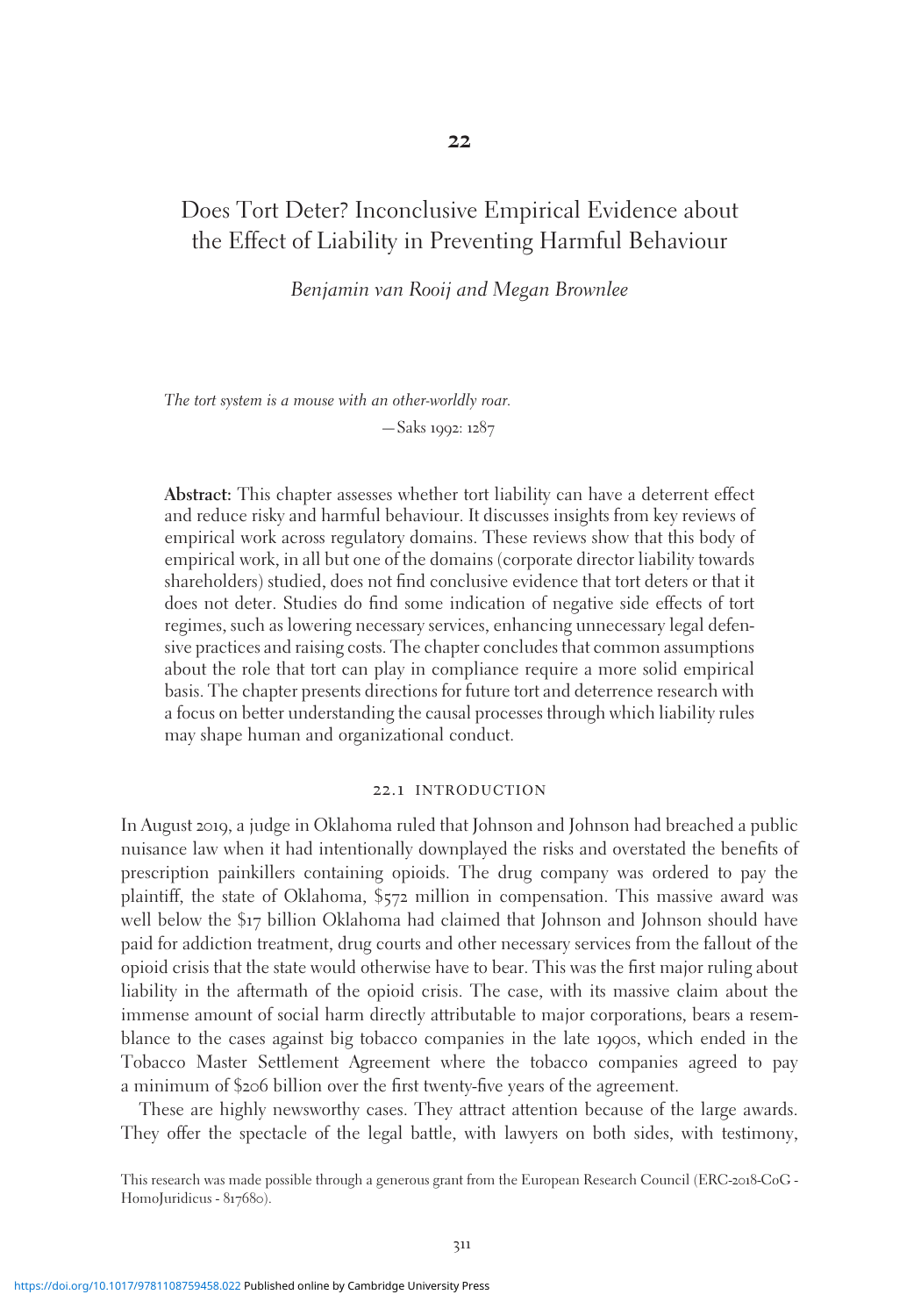sometimes with juries and finally a verdict or a mass settlement. What gets lost in the reporting is whether these cases actually serve to reduce harm. These two cases are telling. Rather than focus on the verdicts here, we should have asked a different set of questions: Did the mass settlement in the tobacco cases scare other corporations away from misleading the public about how their products may cause harm and addiction? Did drug companies ever think of the dangers of liability when they pushed opioid prescription painkillers? In other words, did instituting a high liability help to prevent future harm, and not just compensate for harm in the past?

For economists, this is the core function of the tort liability system; such systems should exist only if they have utility in that they can reduce more harm than the tort system itself costs. As Judge Posner put it: 'If ... the benefits in accident avoidance exceed the cost of prevention, society is better off if those costs are incurred and the accident averted [by adopting] precautions in order to avoid a greater cost in tort judgments' (Posner 1972: 33).

The key assumption here is that instituting a liability will somehow come to change future conduct, and often this is summarized in what we shall call the tort deterrence thesis, namely that tort can deter people and organizations from causing harm (cf. Landes and Posner 1987; Roisman, Judy and Stein 2004; Popper 2011). As Goldberg summarizes this idea: 'the most obvious function tort might play is to send a message to powerful actors that they must give due consideration to the well-being of others' (Goldberg 2010: 326).

Tort liability can be a major mechanism through which law can shape behaviour and measure compliance. Rather than changing behaviour through criminal law sanctions or regulatory law, tort law could provide a private law incentive to improve behaviour and reduce misconduct.

The question is whether tort liability in practice can achieve such an effect and whether it can improve behaviour. This chapter will discuss the empirical knowledge about the deterrent effect of tort. As such, it will explicitly not focus on the rich economic literature that models deterrent effects of tort and that discusses this in light of tort utility and debates about tort reform; rather, it will focus on what is known and still unclear about the empirical reality in which tort may influence human and organizational decision-making and prevent risk and harm.

This chapter will assess leading reviews of this body of empirical work. It will show how in all but one domain (corporate director liability towards shareholders), the empirical studies do not offer conclusive evidence that tort deters or that it does not deter. Reviewed studies do find some indication of negative side effects of tort regimes, such as lowering necessary services, enhancing unnecessary legal defensive practices and raising costs. The paper concludes by considering what this means for compliance and for future research on tort and deterrence.

#### 22.2 reviewed empirical work: an overview

The present chapter focuses on empirical work on the deterrent effect of tort as discussed in English language review papers. Much of the English-language work that is reviewed focuses on the US jurisdiction, while there is also some work from other Western jurisdictions. The body of work found in the reviews is still fragmented, with reviews for different types of damages. Here the largest reviews cover medical malpractice liability. This body of work has been the most systematic, the most up to date, and also the best systematically reviewed (Mello and Brennan 2001; Agarwal, Gupta and Gupta 2019). Another large body of work for which we have reviews is about corporate director and officer liability in relation to liability insurance. And the third largest reviewed body of work assesses the effect of liability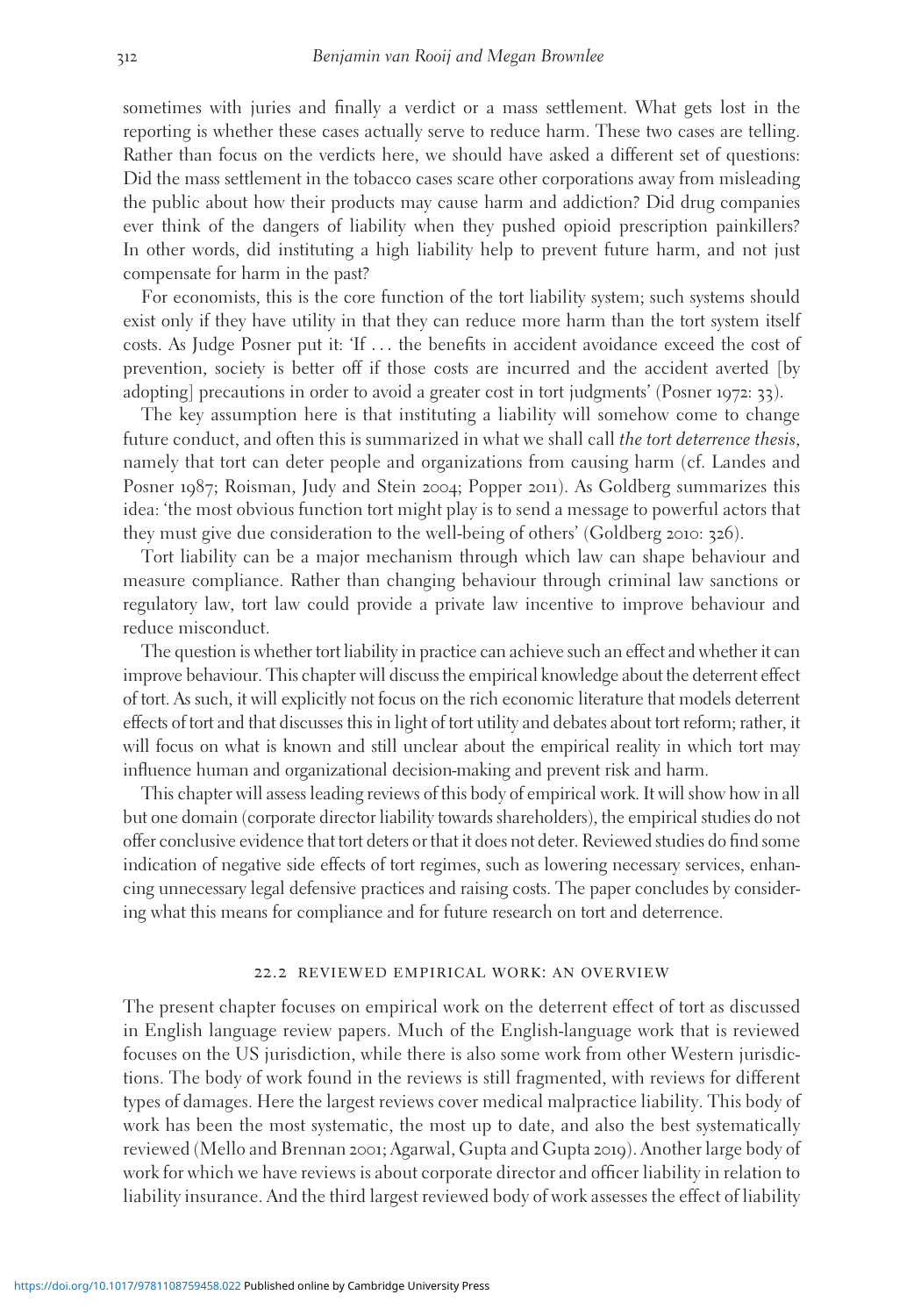in preventing car accident damages. This is a well-developed body of work that allows an insight into how insurance features in the deterrent effect of tort. There is only one review that assesses the deterrent effect across different domains of liability covering medical malpractice and car incidents, as well as product liability, workplace injuries and environmental damages, but unfortunately it is from 1992.

Most of the work the reviews cover uses larger sets of available data with indicators (or proxies) for damages, and with indicators for the tort liability system. Such studies use statistical analysis to find associations between trends in liability and trends in damages. Most of the studies that are reviewed look at how different forms of tort reform affect risky or harmful behaviour. These studies focus on reforms that lower liability, for instance through instituting caps on damages, allowing tortfeasors to have insurance for liability, or by instituting a no-fault insurance (where victims get paid through insurance and not through liability claims). If the tort deterrence thesis holds true, these reforms that lower liability would result in riskier behaviour and higher damages than jurisdictions with higher liability.

As such, most of these studies try to establish a rather linear relationship between a form of tort on the one hand and a form of risky behaviour on the other. When the law changes and lowers liability, these studies test whether it will result in the hypothesized increase in risky and damaging behaviour. However, it is also recognized that the relationship between tort and risky behaviour is not as clear-cut and that the process can be more differentiated (cf. Havinga 2012). A core issue in tort here is the mediating effect of liability insurance. Such insurance, as we just discussed, can on the one hand reduce liability and create moral hazard with those insured from liability engaging in riskier behaviour more frequently. However, when insurance exists, the insurance company gets a stake in the insured behaviour and may try to reduce risk through monitoring the insured client (Baker and Griffith 2010; Baker and Swedloff 2012; Boyer and Tennyson 2015). Amongst the reviews discussed here, one focuses on this issue and looks at shareholder liability insurance for corporate directors and officers and its effect on their risky decision-making. This body of work is different from some of the other work reviewed in that its data are not solely aggregate data (such as insurance coverage, share prices, management earnings and mergers and acquisitions decisions (see Boyer and Tennyson 2015)) but also include interviews with corporate risk managers and insurance professionals (i.e. Baker and Griffith 2010; Baker and Swedloff 2012).

Some studies covered in the reviews also assess the side effects of tort on regulated behaviour, or mediating influences on the effect of tort and risky behaviour. This has been most prominent in medical malpractice studies where a range of scholars have looked at how changes in tort law have affected the provision of care, specifically at whether stricter liability created lower availability of medical services that may lead to liability (for a review of earlier work see Mello 2006 and for recent work see Agarwal, Gupta and Gupta 2019). Reviewed studies have also looked at other side effects of liability such as the influence it has on the costs of insurance, administrative overheads, litigation rates, access to claims for victims and the amount of funds spent to reduce liability (for instance through so-called defensive medicine where doctors order unnecessary tests and referrals).

Table 22.1 below provides an overview of the review studies covered in this chapter.

The body of work reviewed here does not represent all empirical work on tort but, rather, gives a picture of several larger bodies of work that have been reviewed separately in the past and that are now assessed together for the first time. As such, it covers work on medical malpractice, director liability towards shareholders and car accidents. For other areas of damages, reviews are less readily available and the reviews we have are older and less robust in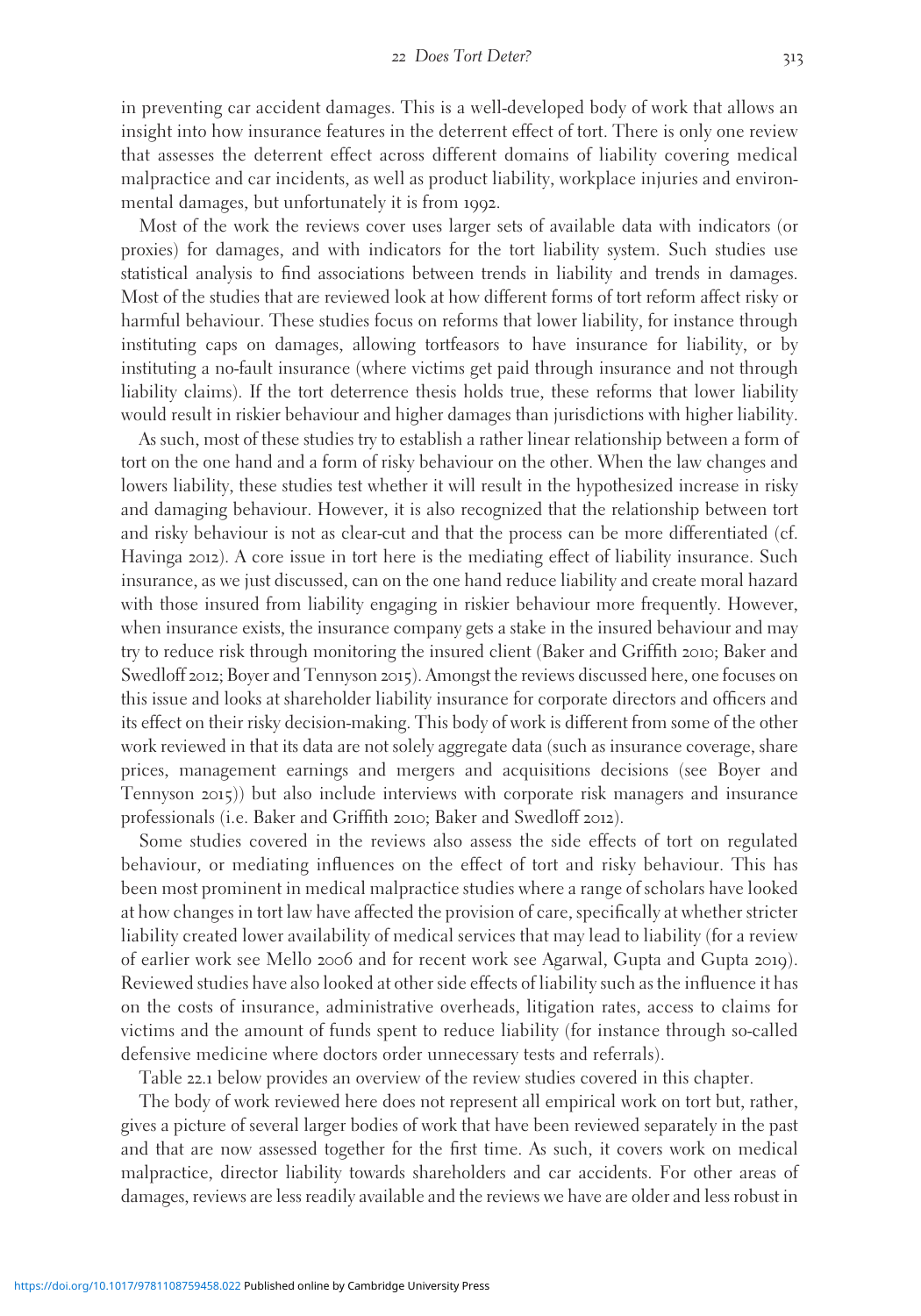| Review studies                       | Type of damages                                                                                                      | Type of review                                                                                | # studies<br>reviewed | Mediating or side<br>effects                                                                         |
|--------------------------------------|----------------------------------------------------------------------------------------------------------------------|-----------------------------------------------------------------------------------------------|-----------------------|------------------------------------------------------------------------------------------------------|
| Gupta 2019                           | Agarwal, Gupta and Medical malpractice                                                                               | Systematic                                                                                    | 37                    | Supply of medical<br>services                                                                        |
| 2011; Mello and<br>Kachalia 2010     | Kachalia and Mello Medical malpractice                                                                               | Systematic                                                                                    | 64/201                | Supply of medical<br>services, insurance<br>costs, overhead<br>costs, costs of<br>defensive medicine |
| Boyer and<br>Tennyson 2015           | Corporate misconduct<br>and risk                                                                                     | Regular literature 25<br>review                                                               |                       | Liability insurance,<br>premium levels,<br>firm value                                                |
| Engstrom 2011                        | Automobile accidents                                                                                                 | Regular literature<br>review                                                                  | <sup>11</sup>         | Effects on insurance<br>premiums                                                                     |
| Anderson, Heaton<br>and Carroll 2010 | Automobile accidents                                                                                                 | Regular literature 8<br>review                                                                |                       | Costs, access to claims<br>for victims, litigation<br>rates                                          |
| Dewees and<br>Trebilcock 1992        | Automobile accidents,<br>medical malpractice,<br>product damages,<br>environmental<br>damages, workplace<br>injuries | Regular literature<br>review (only<br>partly<br>empirical<br>aggregate-level<br>data studies) | 20                    | Premium levels,<br>defensive medicine,<br>physician activity<br>levels, innovation                   |

table 22.1 Review studies on the deterrent effect of tort

terms of numbers and studies discussed. Most reviews focus on studies using aggregate data, and some older reviews also include less formal analysis of historical patterns of liability and damages. The present chapter does not cover studies using survey and laboratory methods (of which there have been a few).

### 22.3 empirical evidence about the deterrent effect of tort

#### 22.3.1 Medical Malpractice

In theory, liability for medical malpractice should have a deterrent effect and improve the quality of care for patients. If doctors become liable for damages their work causes patients, they may use a higher standard of care and work to reduce medical errors. At the same time, instituting such liability might have negative side effects, as it may reduce the willingness of doctors to work in high-risk practice areas (or in jurisdictions with higher liability) and it may increase the so-called defensive medicine (where care specialists provide services that are not strictly necessary but serve to reduce potential liability).

There are two major reviews of the deterrent and other effects of medical malpractice. The first, and most recent, is by Agarwal, Gupta and Gupta (2019). Their study reviewed thirtyseven previous empirical studies that were selected through a systemic method. These included studies that looked at the effects of caps on non-economic damages, and of caps on punitive damages.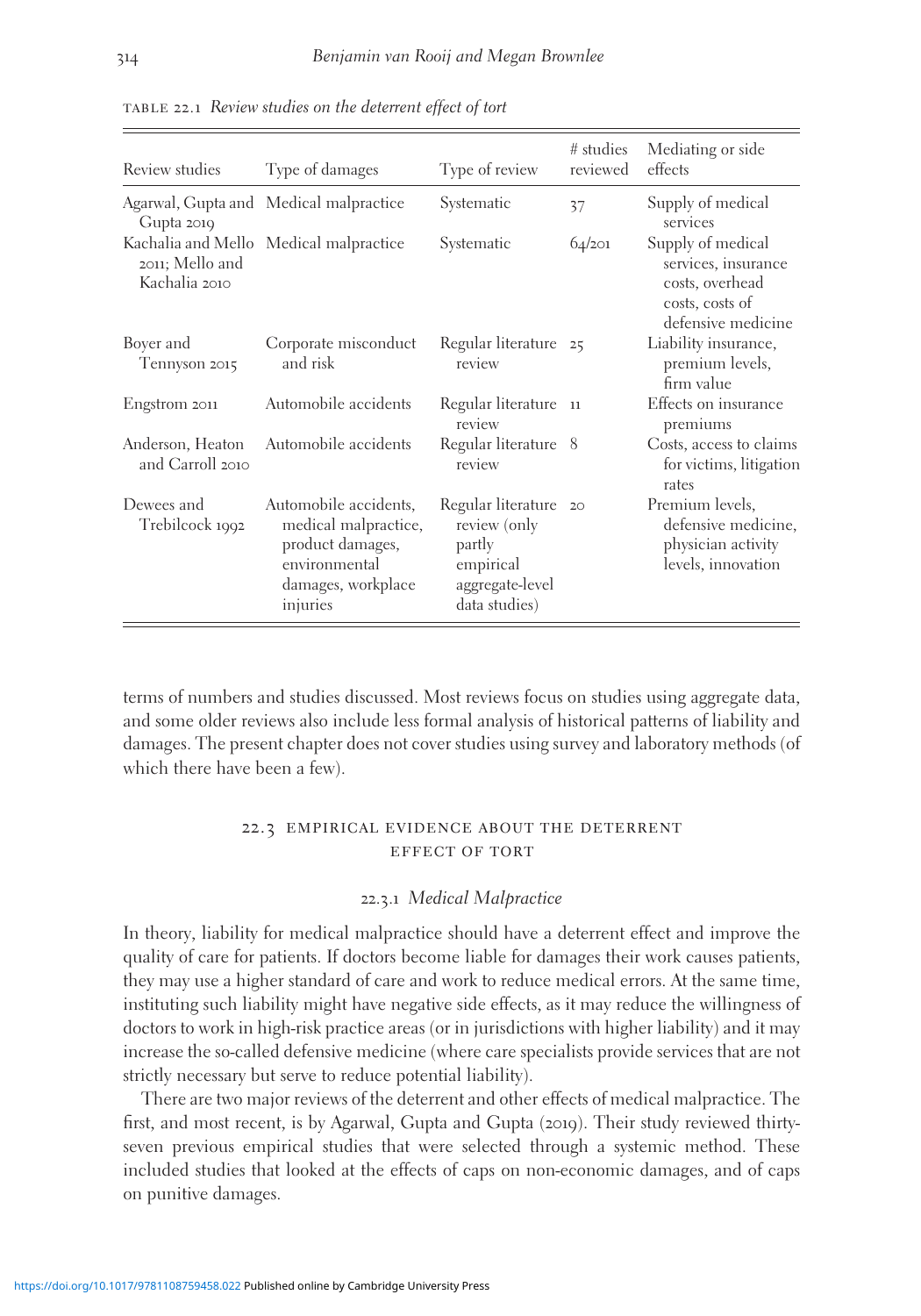Of these studies, eight papers evaluated the impact of caps of non-economic damages on a range of quality of care outcomes (Klick and Stratmann 2007; Currie and MacLeod 2008; Frakes 2012; Iizuka 2013; Avraham and Schanzenbach 2015; Frakes and Jena 2016; Bilimoria et al. 2017; Minami et al. 2017). Such studies look at whether when the potential amount of damages awarded is lowered, the quality of care given on a number of different issues (such as inpatient mortality, preventable delivery complications or certain kinds of other medical complications) is affected. As such, these studies provide an assessment of whether liability reduces risk, and thus about whether tort deters. If the deterrence thesis is correct, lower liability (through caps on damages) will result in lower quality of care.

Most studies did not find evidence that there was such a deterrent effect and that lowering the caps resulted in a lower level of care. Exceptions were Avraham and Schanzenbach (2015) who found that caps on non-economic damages were associated with a decrease in mortality for those aged forty-five to sixty-five but not for those older. Another exception was a study by Currie and MacLeod (2008), which found that caps of non-economic damages led to a decrease (6 per cent) in preventable labour complications. None of the other six studies found an association between caps on damages and care benefits across a wide range of patient safety indicators including those of acute care, inpatient mortality, avoidable hospitalizations, preventable delivery complications, medical errors related to birth or obstetric trauma, infant mortality and postoperative complications.

Seven studies reviewed by Agarwal, Gupta and Gupta (2019) (i.e. Kessler and McClellan 1996, 2002; Currie and MacLeod 2008; Sloan and Shadle 2009; Frakes 2012; Iizuka 2013; Frakes and Jena 2016) looked at whether the introduction of caps on punitive damages affected the quality of care. And as such, they looked at whether reducing the severity of expected punishment would lead to more damaging behaviour and thus a reduced deterrence.

Again, just as with the studies of caps on economic damages, the studies of caps on punitive damages mostly do not find the hypothesized link between lower damages and lower patient care. Frakes and Jena (2016) report mixed findings, with a significant reduction in the rate of maternal trauma but no effects of the caps on punitive damages on 'mortality, avoidable hospitalizations, delivery complications, or cancer screening' (Agarwal, Gupta and Gupta 2019: 6). The rest of the studies showed 'no association with preventable complications of labour, APGAR scores, medical errors related to birth or obstetric trauma, mortality, or readmissions' (Agarwal, Gupta and Gupta 2019: 6).

Finally, six studies reviewed by Agarwal, Gupta and Gupta (2019) (i.e. Kessler and McClellan 1996, 2002; Konety et al. 2005; Klick and Stratmann 2007; Sloan and Shadle 2009; Yang et al. 2012) studied whether the introduction of caps on total damages would affect the quality of care. And again, the expected link between lower damages and lower care was not clearly found. Of these six studies, only Konety et al. (2005: 2086) found an effect, seeing a significant 13 per cent reduction in mortality probabilities among patients with bladder cancer, while the rest of the studies found no association.

Agarwal, Gupta and Gupta (2019) have also looked at the side effects of medical malpractice. Here they concluded that liability did have negative side effects and 'that caps on noneconomic damages were associated with a decrease in defensive medicine, an increase in physician supply and decreases in health-care spending' (Agarwal, Gupta and Gupta 2019: 1). In other words, they found that when there is less liability, there is less chance that doctors will engage in unnecessary medical practices to reduce liability, meaning that there are more doctors willing to practise in such areas and that overall it lessens medical costs. The overall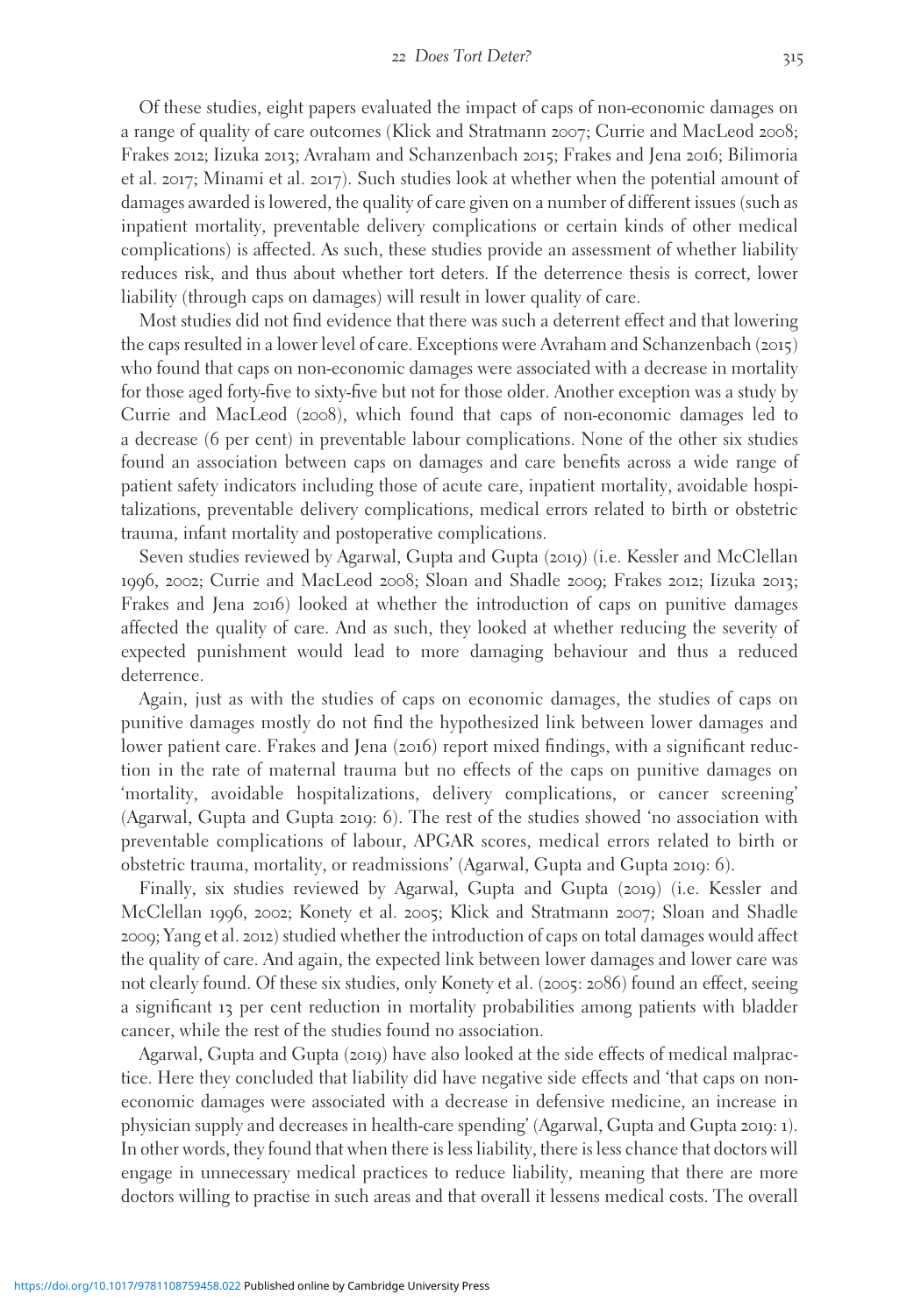conclusion here is thus that higher liability does not come with the expected benefits of higher patient care, but does come with the higher costs of having fewer doctors, and a higher cost in terms of performing more unnecessary tests and operations.

Kachalia and Mello have published two papers (Kachalia and Mello 2011; Mello and Kachalia 2010) reviewing empirical work about the effects of different types of tort reforms in the area of medical malpractice. Just like Agarwal, Gupta and Gupta (2019), they look both at the effects of liability on patient care (and thus on deterrence) and at several side effects, including physician supply and spending on defensive medicine. The work reviewed by Kachalia and Mello uses different types of tort reform to assess the effects of these medical malpractice liability systems. These include: setting caps on damages, putting limits on attorney fees, setting limits on the amounts that plaintiffs can get from defendants in relation to their overall fault in the case of joint liability (so-called joint and several liability reforms), eliminating double payment by defendants who could claim damages even if they have already been paid by other sources such as their health insurance (collateral-source rule reform), and introducing statutes of limitation. All tort reforms studied reduce the claims that plaintiffs can make and thus would in theory be expected to reduce deterrence and have a negative effect on the quality of care provided to patients.

However, similarly to Agarwal, Gupta and Gupta's (2019) review, Kachalia and Mello's (Kachalia and Mello 2011; Mello and Kachalia 2010) reviews report that there is no conclusive proof that these tort reforms have had an effect on the quality of care for patients. Table 22.2 contains a summary of their main findings about how different tort reforms have affected such quality of care. In contrast to Agarwal, Gupta and Gupta (2019), however, they do not find clearly that tort reform has side effects in terms of physician supply and defensive medical practices. As outlined in Table 22.2, they find mixed evidence that caps on damages lead to more physician supply and some evidence that they lead to less defensive practices, but they do not find this for all other tort reforms studied, including limits on attorney fees, joint and several liability reforms, and statutes of limitations.

| Type of tort<br>reform                      | Core findings                                                                                 | Implications<br>for deterrence Side effects |                                                                                                                 |
|---------------------------------------------|-----------------------------------------------------------------------------------------------|---------------------------------------------|-----------------------------------------------------------------------------------------------------------------|
| Caps on<br>damages                          | 'Evidence on quality of care No conclusive<br>too limited to draw<br>conclusions <sup>"</sup> | evidence                                    | Mixed findings on physician supply,<br>reduction of some defensive<br>practices                                 |
| Limits on<br>attorney fees                  | 'Effect on quality of care not No evidence<br>studied'                                        |                                             | No effect on physician supply, limited<br>evidence of no effect on defensive<br>practices                       |
| Joint and<br>several<br>liability<br>reform | 'Evidence on quality of care No conclusive<br>too limited to draw<br>conclusions'             | evidence                                    | No effect on physician supply, mixed<br>findings on defensive practices                                         |
| Statutes of<br>limitations<br>and repose    | too limited to draw<br>conclusions"                                                           | evidence                                    | 'Evidence on quality of care No conclusive No conclusive evidence on physician<br>supply and defensive medicine |

table 22.2 Summary of key findings on medical liability, deterrence and side effects

Source: Drawn from Kachalia and Mello 2011: 1568.

Quotes in this table are all from Kachalia and Mello 2011: 1568.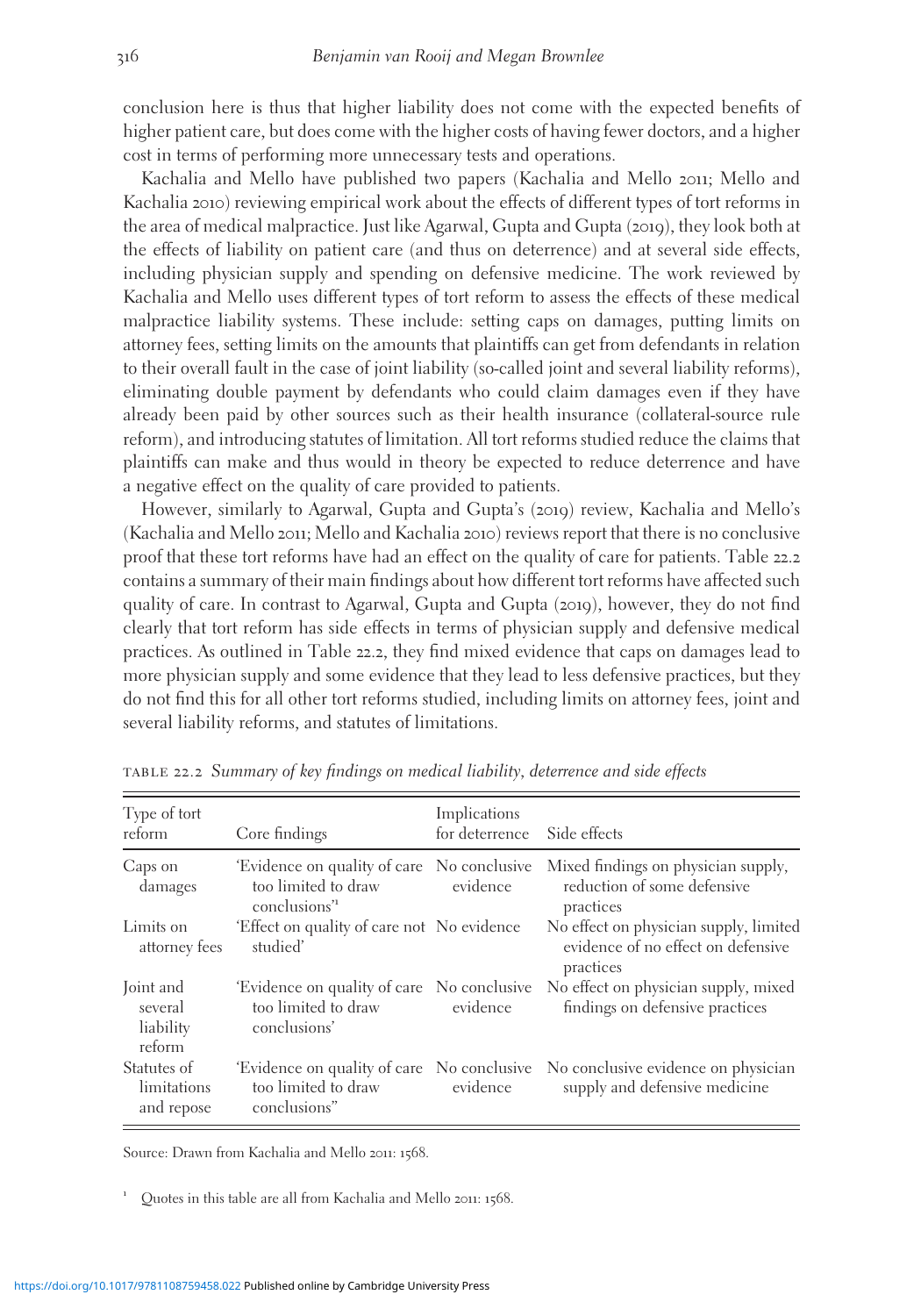In sum, the studies of medical malpractice do not find conclusive evidence for the deterrent effect of tort, as they do not find that reducing liability also leads to lowering of patient care and safety, as the tort deterrence thesis would expect. And they provide some indication that medical malpractice liability can have negative side effects in limiting the supply of doctors in higher liability jurisdictions and areas of work, enhancing defensive medicine practice and increasing overall costs of health care.

#### 22.3.2 Liability of Corporate Directors and Officers towards Shareholders

If directors and officers make decisions that damage the interest of their corporation, they can face liability towards the corporate shareholders. In some jurisdictions, such directors and officers can buy insurance to reduce their liability towards shareholders. There has been a large body of empirical work about how such insurance will affect risky corporate decision-making. If the tort deterrence thesis holds true, the more directors and officers purchase insurance, the less liability they will face and the more likely it is that they will engage in risky corporate decision-making. There is an additional hypothesis at play here as well, namely the insurer monitoring hypothesis, where insurers have a stake in monitoring the risky behaviour of their clients and can thus counter the moral hazard that their insurance creates. Here we shall review this body of work through a recent paper by Boyer and Tennyson (2015).

Their review discusses seven studies that find 'significant moral hazard effects' in corporations whose directors and officers have purchased liability insurance. One study by Chalmers, Dann and Harford (2002) looks at seventy-two initial public offering (IPO) firms that went public between 1992 and 1996, and finds, for instance, that there is a negative relationship between the three-year post-IPO stock price performance and the insurance coverage in relation to the IPO. From this they deduce that managers in cases where there is insurance are more likely to act opportunistically by taking the companies public when they are overvalued (Chalmers, Dann and Harford 2002: 609). Another study discussed in the review finds that firms are more likely to overpay for firms they acquire when their directors have liability insurance (Lin, Officer and Zou 2011). And several studies found that firms with liability insurance for directors and officers were more likely to engage in restatements of earnings (DuCharme, Malatesta and Sefcik 2004; Boyer and Hanon 2009; Cao and Narayanamoorthy 2011; Gillan and Panasian 2015; Kim 2015).

As such, this body of work finds that when there is more insurance for directors and officers to protect them from lawsuits from shareholders, they will be more likely to engage in risky behaviour for the corporation. In other words, when they face less liability, corporate executives will take more risk-prone decisions. In sum, this body of work finds that, in contrast to the research about medical malpractice, there is support for the tort deterrence thesis in that lower liability can result in riskier and potentially more damaging behaviour.

Reviewing another six studies, Boyer and Tennyson (2015) did not find that such moral hazard is mitigated by the insurance companies. As such, their research finds that although the premiums do seem to respond to the risk of directors getting sued by shareholders, it is not clear that such higher premiums reduce risky corporate decisions by directors or officers (Core 2000; Boyer and Stern 2012). In-depth qualitative work by Baker and Griffith (2007, 2010) further concludes that insurers who provide corporate executives with insurance against shareholder liability do not monitor corporate behaviour.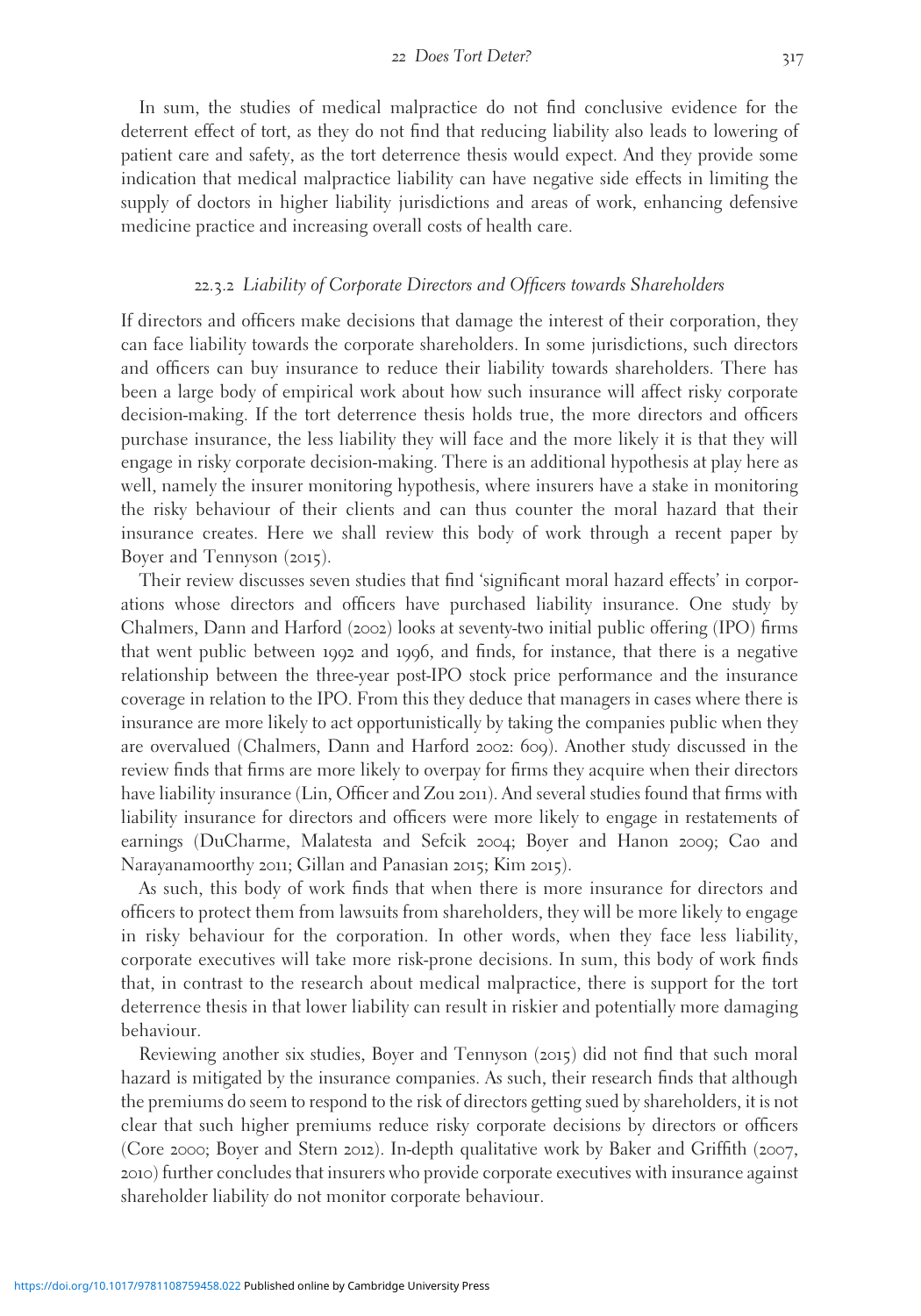### 22.3.3 Liability for Car Accidents

A third, larger body of work on tort and deterrence is about car accidents. Here, again, the tort deterrence thesis would hold that where there is a higher liability for automotive accidents, risky driving will decrease and there should be fewer such accidents. Several jurisdictions have adopted so-called no-fault insurance systems, where victims have a direct right to partial compensation for their damages through insurance. In these systems, drivers causing accidents are no longer liable for the damages (Engstrom 2011:304). Thus, when jurisdictions adopt such no-fault insurance systems, they provide an ideal natural experimental setting in which to study the deterrent effect of tort. Under the tort deterrence thesis, we would expect there to be riskier behaviour when there is less liability, and thus with no-fault insurance systems we would expect more accidents.

A range of scholars have taken this opportunity and looked at how no-fault liability has affected car accidents. Such studies have also looked at potential side effects.

Two very similar papers, one by Engstrom (2011) and one by Anderson, Heaton and Carroll (2010), have reviewed this body of work: Engstrom reviewed ten studies, both about the USA as well as about Quebec and New Zealand, and Anderson and colleagues reviewed nine studies, all in the USA.

The reviews both found that the scientific findings were split. Six of the studies reviewed (Landes 1982; McEwin 1989; Devlin 1992; Sloan, Reilly and Schenzler 1994; Cummins, Phillips and Weiss 2001; Cohen and Dehejia 2004) found that with the no-fault insurance, and thus the reduction of driver liability, there were more fatal accidents (ranging from 2 per cent to 15 per cent). However, five of the studies reviewed did not find any effect of nofault insurance on fatal accidents (Kochanowski and Young 1985; Zador and Lund 1986; Loughran 2001; Derrig et al. 2002; Heaton and Helland 2008).

In sum, both reviews conclude that the evidence is mixed and that there is no clear conclusion. As Anderson, Heaton and Carroll (2010: 82) conclude: '[A]lthough there are some theoretical reasons that no-fault coverage may raise costs by inducing less careful driving, the empirical evidence is mixed.' The study examining the broadest range of accident types (Heaton and Helland 2008) finds 'no evidence of an effect of no-fault on accident rates' (Anderson, Heaton and Carroll 2010: 82). Or, as Engstrom (2011: 333) puts it, '[a]ll told, roughly half of the studies published thus far claim that no-fault coverage increases fatal accidents, while the other half find no effect, and the notion that no-fault reduces fatalities has been seemingly put to rest. The proposition that no-fault may be associated with a greater number of accidents thus lingers.'

The reviews have also looked at side effects of the no-fault regimes. Anderson, Heaton and Carroll (2010), for instance, find that the no-fault regimes have led to higher insurance premiums, but this cannot be explained be a higher rate of claims per accident in jurisdictions with the no-fault rule. They also report that claimants in no-fault systems do get a higher percentage of their economic losses and get paid faster (Anderson, Heaton and Carroll 2010). Engstrom  $(2011: 337)$  concludes that the adoption of no-fault insurance systems is associated with higher premiums and overall costs than an ordinary liability system, and that between 2000 and 2004 the gap in premium levels between the two systems grew.

#### 22.3.4 Other Forms of Tort

To understand whether tort deters in other domains, a cross-sectional review is important. Dewees and Trebilcock (1992) compared findings from nineteen studies about the deterrent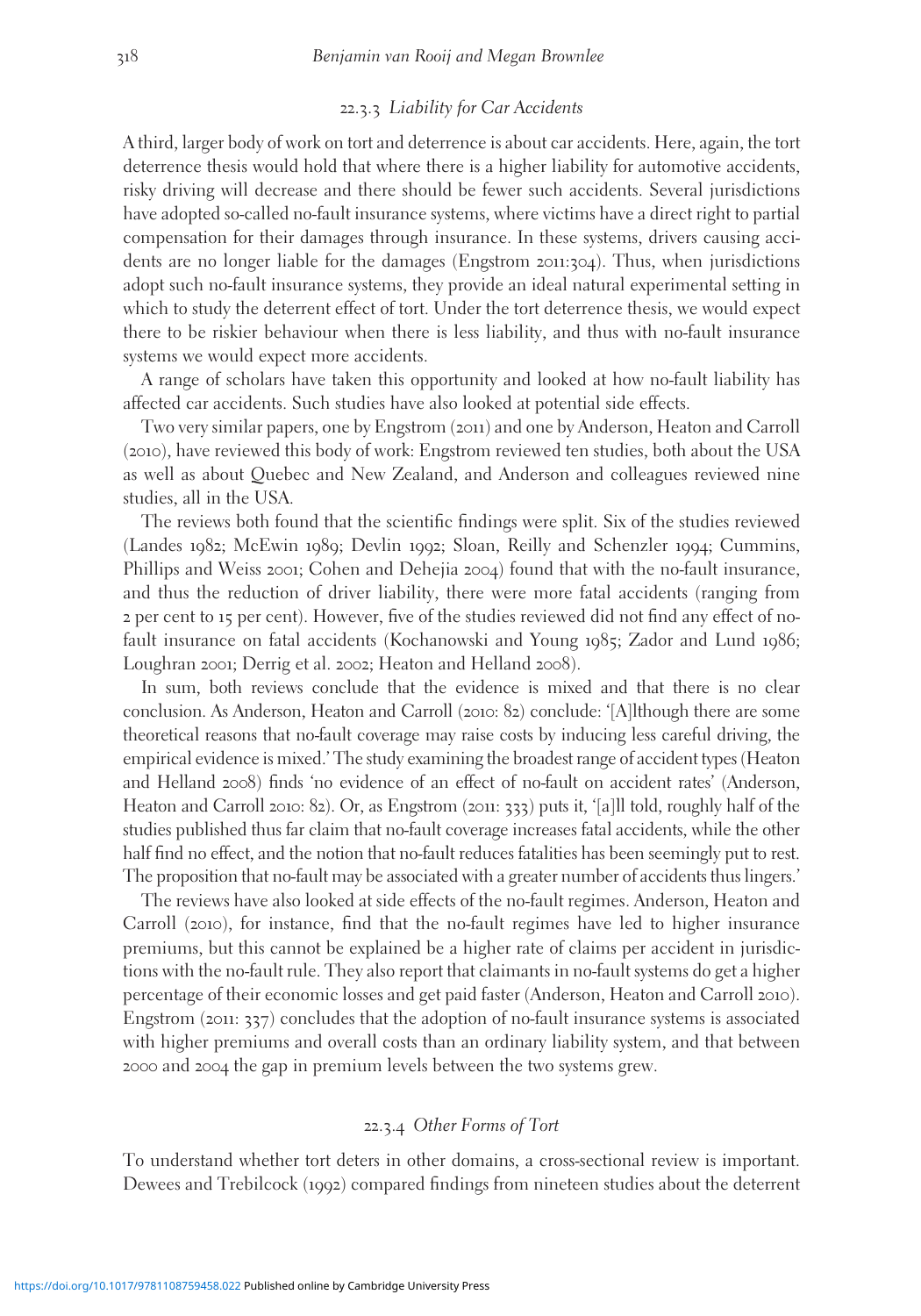| Type of<br>damages       | Number         | of studies Findings on deterrence                                                      | Findings on side effects                                                                                        |
|--------------------------|----------------|----------------------------------------------------------------------------------------|-----------------------------------------------------------------------------------------------------------------|
| Automobile<br>accidents  | 7              | Mixed and inconclusive                                                                 | None studied                                                                                                    |
| Medical<br>malpractice   | $\mathbf{z}$   | Studies are fragmented and<br>findings are inconclusive                                | Indications of more defensive medicine<br>and reduction in physician services                                   |
| Product<br>damages       | $\overline{2}$ | Mixed findings. No useful<br>conclusions can be drawn<br>from available aggregate data | Inconclusive findings on negative<br>effects on innovation and<br>development of socially desirable<br>products |
| Environmental<br>damages | $\overline{4}$ | No conclusive evidence of<br>deterrence                                                | Tort action may have given rise to<br>legislative or regulatory action                                          |
| Worker<br>damages        | 5              | Contradictory findings and<br>limited sound empirical<br>evidence                      | None studied                                                                                                    |

table 22.3 Summary of key findings in Dewees and Trebilcock's 1992 review

effect of tort across five different areas of tort: automobile accidents, medical malpractice, product damages, environmental damages and worker damages. The studies they reviewed were not all purely empirical studies with aggregate data but also included sources that sketched the history of both tort rules and the development of damages that were used to support ideas about causality between the two without testing this through statistical analysis. Table 22.3 presents an overview of their key findings.

As we can see from this summary, just like the work on medical malpractice and automobile accidents, and in contrast to the work on director liability towards shareholders, other fields of tort do not yield conclusive evidence that tort deters and reduces the harms it seeks to reduce. This is the case for product liability tort regimes, for environmental torts and for worker damage compensation torts. And although this body of work is not of the same size and quality as the work reviewed in medical malpractice and automobile accidents, it does show that older findings in other fields do not clearly show either that tort does deter or that it does not.

#### 22.4 discussion and conclusion

Across the seven domains of tort reviewed here, in six there is no conclusive evidence that changes in tort systems have a clear effect on risk-taking and damaging behaviour. The exception is corporate director and officer liability towards shareholders, where empirical studies do find clearly that when liability is reduced because of insurance, executives will make riskier and more damaging decisions. For other domains, the body of empirical work does not show clear evidence that higher tort liability creates more deterrence and lowers risk, or that lower tort liability creates less deterrence and heightens risk. As the evidence is mixed and inconclusive, neither can we say that the literature proves that tort deters or that it does not deter. The best we can conclude right now, based on this body of work, is that we do not know.

The work discussed here is limited. Each review discussed here is limited by its own focus, its own selection of studies and also the year it was developed. This means that we get a fairly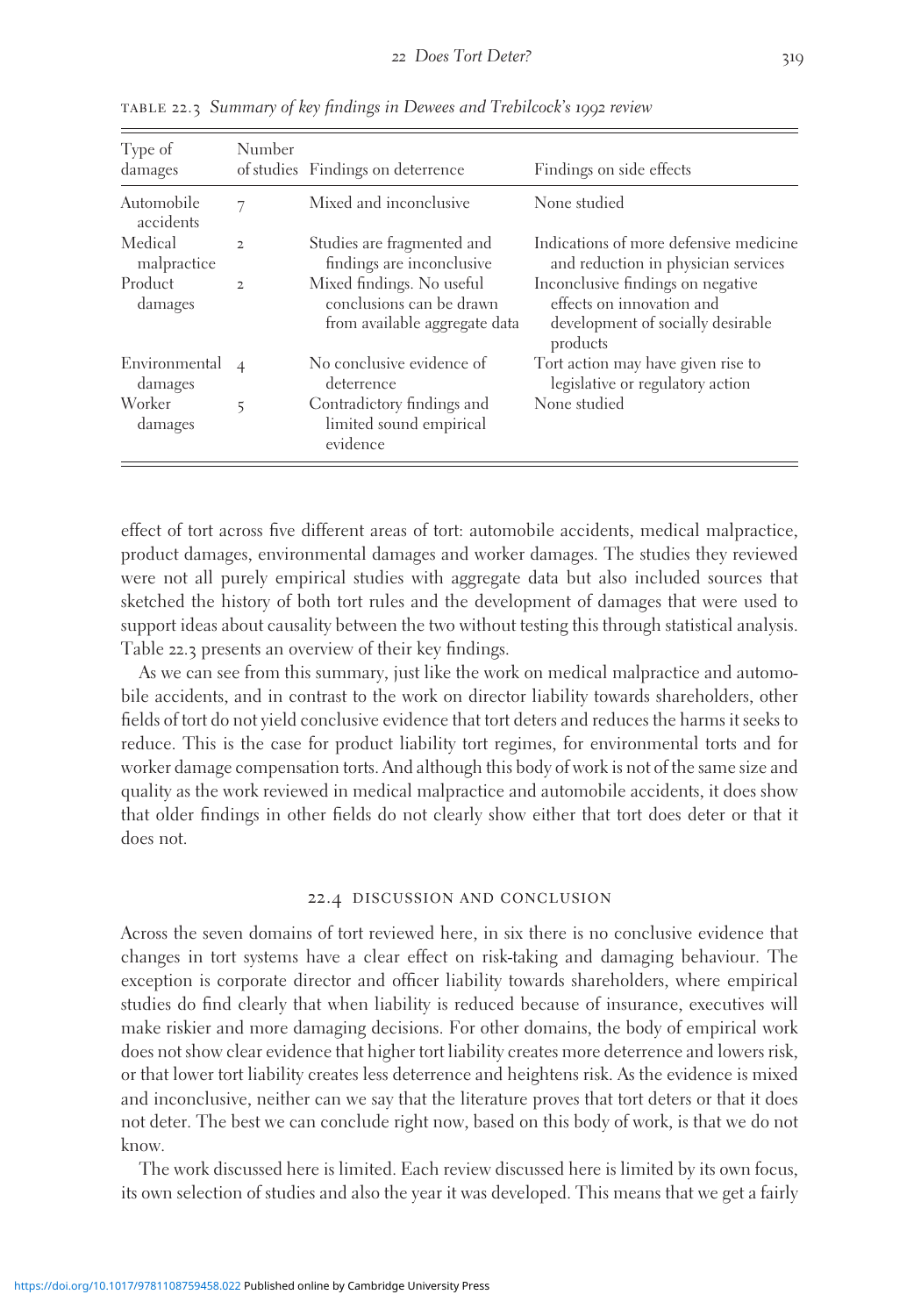good picture of medical malpractice tort studies up to 2019, corporate director liability up to 2015 and automobile accidents up to 2011 or so, but for other forms of tort the reviews we have are old and also cover a rather limited body of work. The focus in these reviews is also mostly on aggregate studies that compare outcomes in terms of damages before and after changes in or between tort law systems. And most of these studies have looked empirically at what will happen when liability is lowered, but not at what will happen when liability increases.

For compliance generally, this body of work shows that we cannot clearly say that adopting a liability regime will enable an effective legal influence on human and organizational conduct. The findings from these reviews are an important warning that what is often taken for granted about the impact of law on behaviour, whether it is that higher punishment reduces crime (cf. Nagin and Pepper 2012; Nagin 2012, 2013; Simpson et al. 2014; Schell-Busey et al. 2016) or, as discussed here, that higher liability reduces risky behaviour, may not be empirical fact. It shows the importance of developing more and better empirical work and taking such work seriously in how we design and discuss legal systems and rules that seek to alter behaviour.

Part of the problem is that the existing body of work reviewed here has tried to assess the effects in a sort of direct cause and effect manner. As such, it has focused on the type of liability on the one hand and the type of behaviour on the other. In reality, there will be a complex causal set of processes that combine the two. And it is exactly that chain that is vital to understand to come up with meaningful data about how existing liability systems may become more effective and less costly in improving behaviour.

Another problem is that the existing work has not really tried to assess why sometimes (as in the case of shareholder liability) tort is effective, and in other cases such an effect is not clearly found. When it is unclear whether tort works to deter, we should try to understand how tort actually can deter and what conditions are at play in effectuating tort deterrence, and also what costs such deterrence may bring.

Here, there is much to learn from other areas of compliance studies, as also discussed in this handbook. A first lesson from other compliance work is that there are two key aspects of deterrence that are relevant for affecting behaviour: the certainty of punishment and the severity of punishment (Beccaria 1764; Bentham 1789; Becker 1968). Such certainty of punishment consists of the chances that offending behaviour will be detected and the probability that, upon detection, action will be undertaken that will result in such punishment (Nagin 2013). The study of criminal punishment has found that the certainty of punishment matters more than its severity (Nagin 2013). Scholars have found that punishment starts to deter only when there is a certain threshold level of certainty, ranging between 25 per cent and 40 per cent depending on the type of crime (Brown 1978; Chamlin 1991). As such, research on tort and deterrence should come to look more closely at what the certainty of getting sued, losing in litigation and ultimately having to pay damages, legal fees and other fees is, and of course how people perceive such certainty.

One study, using a laboratory experiment where students playing a public goods game could claim damages when harmed by other players, assessed the certainty and severity of liability (Eisenberg and Engel 2014). The experiment manipulated the height of such damages as well as the probability that such claims could be made. They found that 'a damages rule analogous to the most common measure of damages in contract and tort litigation, the harm to the aggrieved party, is insufficient to deter serious deterioration in cooperation over time' (Eisenberg and Engel 2014: 331). Only when the probability was high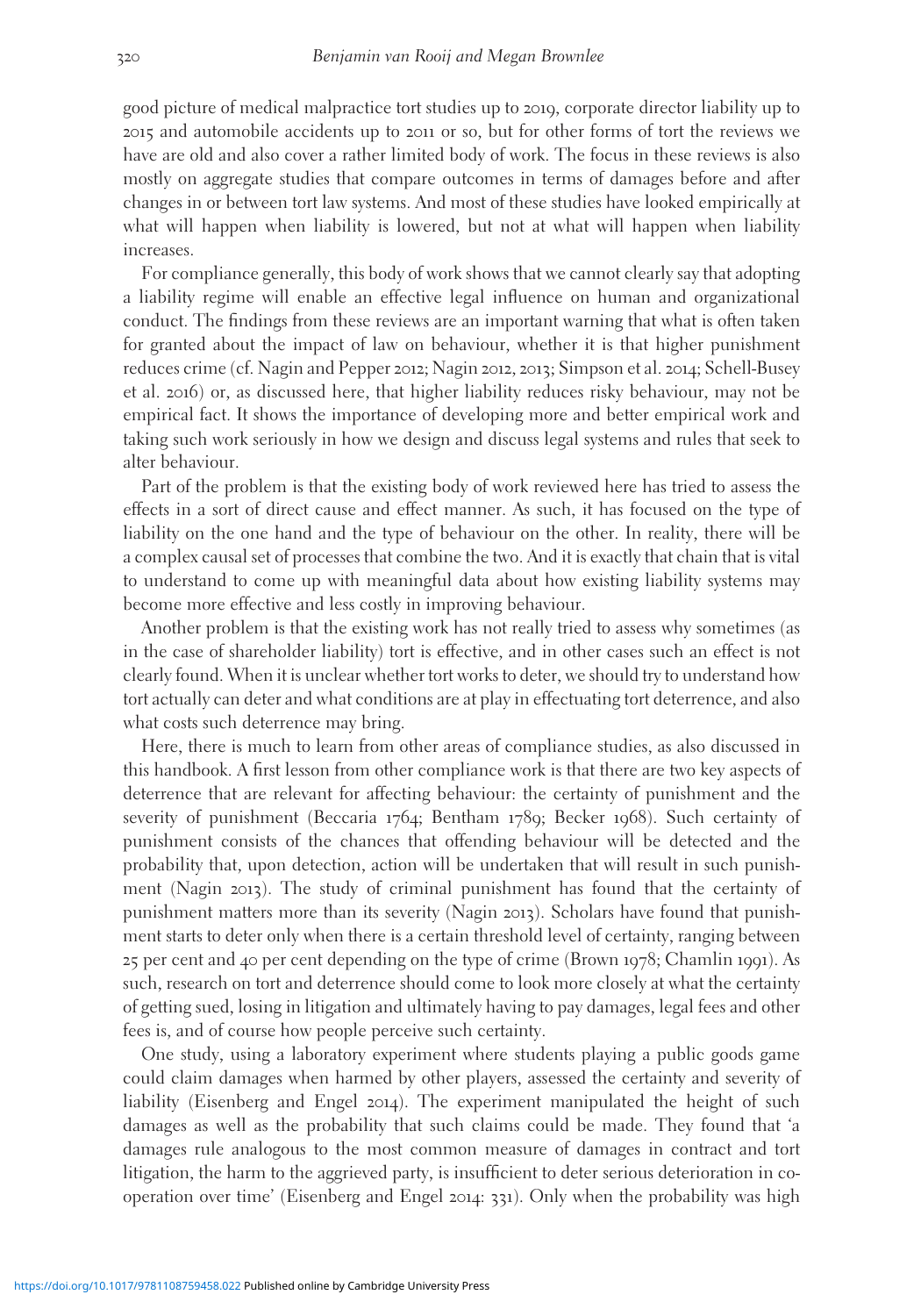enough or when a very high liability (treble the normal rate) was introduced did such liability have a positive effect on co-operation. In other words, better insight into the relative weight that certainty and severity of liability play in shaping behaviour is crucial to designing systems with more effective forms of tort.

Once we focus on the certainty of liability as a core aspect of tort liability, the crucial issue is what the chances are that victims of damages will sue and how likely it is that they will be successful in such litigation. For medical malpractice it is striking, for instance, that victims of negligent medical errors are very rarely (in only 2–3 per cent of cases) likely to file a claim, and when they do so only 50 per cent will be awarded money, and in a quarter of the cases there is no connection between the merit of the claim and the outcome (Kachalia and Mello 2011: 1564–5). Here the empirical study of the effects of tort on behaviour can draw on the welldeveloped body of socio-legal scholarship on access to justice and the chances of success in litigation (Galanter 1974; Cappelletti and Garth 1978; Curran 1978; Felstiner, Abel and Sarat 1980–1; Genn and Beinart 1999; Talesh 2012).

Further understanding of how tort may influence behaviour starts with recognizing that people develop a subjective view of the law and how it is enforced. Chapter 32 in this volume shows how low the level of legal knowledge and understanding often is, both for laypersons and for professionals. Here, interestingly, one study found a surprising link between liability and legal knowledge, as it showed that doctors in Texas were much more afraid of legal liability and engaged much more in defensive medicine than doctors in Denmark, yet the doctors in Texas also had far worse knowledge of the law than their Danish colleagues (Van McCrary and Swanson 1999). If people do not know exactly when they are going to be liable and what for, how can such liability come to shape their behaviour? A key question in the study of tort and deterrence should thus be about the legal knowledge of potential tortfeasors.

Deterrence scholarship from other fields, notably criminology and regulatory studies, has also found that people have subjective views on how the law is enforced. This body of work has shown that people are not at all aware of the exact chances of getting caught and punished or what punishment they should then expect (Gunningham, Thornton and Kagan 2005; Apel 2013; Van Rooij 2016). Thus, potential offenders often do not see punishment as it exists in reality. This means that deterrence must be studied from the subjective perspective of the potential offender, as it is this perception that will shape how they see the punishment and thus whether it deters them from offending (Decker, Wright and Logie 1993; Nagin 2013; Van Rooij 2016). We have also learned from these studies that the severity of punishment is relative: what may be severe for some may not be for others.

This means that to understand how tort may deter risky and damaging behaviour, we must first understand the subjective view of those whose behaviour the liability system addresses. To do so requires adopting methods beyond aggregate studies testing the effects of different liability regimes, that is, studies that get into the minds of potential tortfeasors. To get a subjective understanding of the law and its enforcement requires using surveys, focus groups or other forms of interviewing. An example of a simple survey analysis of tort was a survey that presented 700 first-year law students with a series of vignettes, and asked respondents to rate the likelihood of their participation in tortious behaviour under differing legal conditions of criminal and tort liability (Cardi, Penfield and Yoon 2012). But to truly get to the pertinent issues here, surveys should develop instruments to test legal knowledge (without shaping it), and similarly test views on the certainty and severity of liability, and they should do so amongst subjects whose tortious behaviour really matters.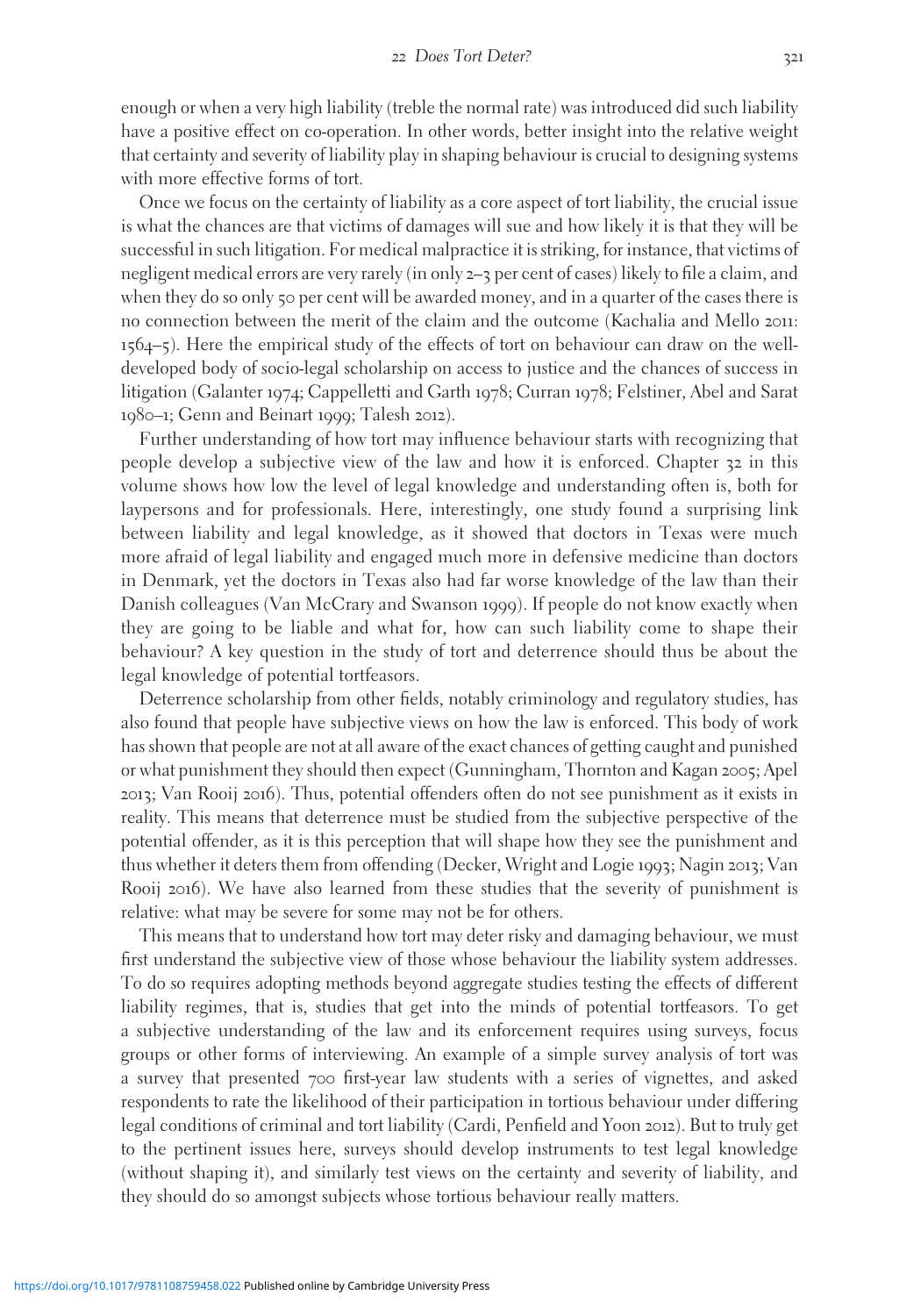Once such subjective views about the legal rules of liability and the way they are enforced and invoked are clear, the final part of the research on tort liability should be about how these views then play a role in how people engage in or refrain from risky and harmful behaviour. This may well be the hardest part to capture in empirical research. One approach might be to use laboratory experiments where such behaviour can be directly observed and where influences on the decision-making can be tightly controlled (e.g. Eisenberg and Engel 2014). The next step will be to take these sorts of studies from the students in the laboratory to doctors in hospitals, directors in boardrooms and drivers in their cars.

#### **REFERENCES**

- Agarwal, R., A. Gupta and S. Gupta, 2019. "The Impact of Tort Reform on Defensive Medicine, Quality of Care, and Physician Supply: A Systematic Review." Health Services Research 54(4): 851–9.
- Anderson, J. M., P. Heaton and S. J. Carroll. 2010. The US Experience with No-Fault Automobile Insurance: A Retrospective. Santa Monica, CA: RAND Corporation.
- Apel, Robert. 2013. "Sanctions, Perceptions, and Crime: Implications for Criminal Deterrence." Journal of Quantitative Criminology 29(1): 67–101.
- Avraham, Ronen, and Max Schanzenbach. 2015. "The Impact of Tort Reform on Intensity of Treatment: Evidence from Heart Patients." Journal of Health Economics 39: 273–88.
- Baker, Tom, and Sean J. Griffith. 2007. "Predicting Corporate Governance Risk: Evidence from the Directors'& (and) Officers' Liability Insurance Market." University of Chicago Law Review 74: 865.
	- 2010. Ensuring Corporate Misconduct: How Liability Insurance Undermines Shareholder Litigation. Chicago: University of Chicago Press.
- Baker, Tom, and Rick Swedloff. 2012. "Regulation by Liability Insurance: From Auto to Lawyers Professional Liability." UCLA Law Review 60: 1412.
- Beccaria, Cesare. 1764 (reprinted in 1985). On Crime and Punishment. Indianapolis, IN: Hackett Publishing.
- Becker, Gary S. 1968. "Crime and Punishment, An Economic Approach." Journal of Political Economy 76: 169–217.
- Bentham, Jeremy. 1789 (reprinted in 1973). "An Introduction to the Principles and Morals of Legislation." In The Utilitarians. Report.Garden City, NY: Anchor Books.
- Bilimoria, Karl Y., Jeanette W. Chung, Christina A. Minami, Min-Woong Sohn, Emily S. Pavey, Jane L. Holl and Michelle M. Mello. 2017. "Relationship between State Malpractice Environment and Quality of Health Care in the United States." Joint Commission Journal on Quality and Patient Safety 43(5): 241-50.
- Boyer, M. M., and Amandine Hanon. 2009. "Protecting Directors and Officers from Liability Arising from Aggressive Earnings Management." CIRANO-Scientific Publications 2009s-35. [https://cirano](https://cirano.qc.ca/files/publications/2009s-35.pdf) [.qc.ca/files/publications/](https://cirano.qc.ca/files/publications/2009s-35.pdf)2009s-35.pdf.
- Boyer, M. Martin, and Léa H. Stern. 2012. "Is Corporate Governance Risk Valued? Evidence from Directors' and Officers' Insurance." Journal of Corporate Finance 18(2): 349–72.
- Boyer, M. Martin, and Sharon Tennyson. 2015. "Directors' and Officers' Liability Insurance, Corporate Risk and Risk Taking: New Panel Data Evidence on the Role of Directors' and Officers' Liability Insurance." Journal of Risk and Insurance 82(4): 753–91.
- Brown, Don W. 1978. "Arrest Rates and Crime Rates: When Does a Tipping Effect Occur?" Social Forces  $57(2)$ : 671–82.
- Cao, Zhiyan, and Ganapathi S Narayanamoorthy. 2011. "The Effect of Litigation Risk on Management Earnings Forecasts." Contemporary Accounting Research 28(1): 125–73.
- Cappelletti, M., and B. Garth, eds. 1978. Access to Justice, Vol. I: A World Survey. Alphen a/d Rijn: Sijthoff and Noordhoff.
- Cardi, W. Jonathan, Randall D. Penfield and Albert H. Yoon. 2012. "Does Tort Law Deter Individuals? A Behavioral Science Study." Journal of Empirical Legal Studies 9(3): 567-603.
- Chalmers, John M. R., Larry Y. Dann and Jarrad Harford. 2002. "Managerial Opportunism? Evidence from Directors' and Officers' Insurance Purchases." Journal of Finance 57(2): 609-36.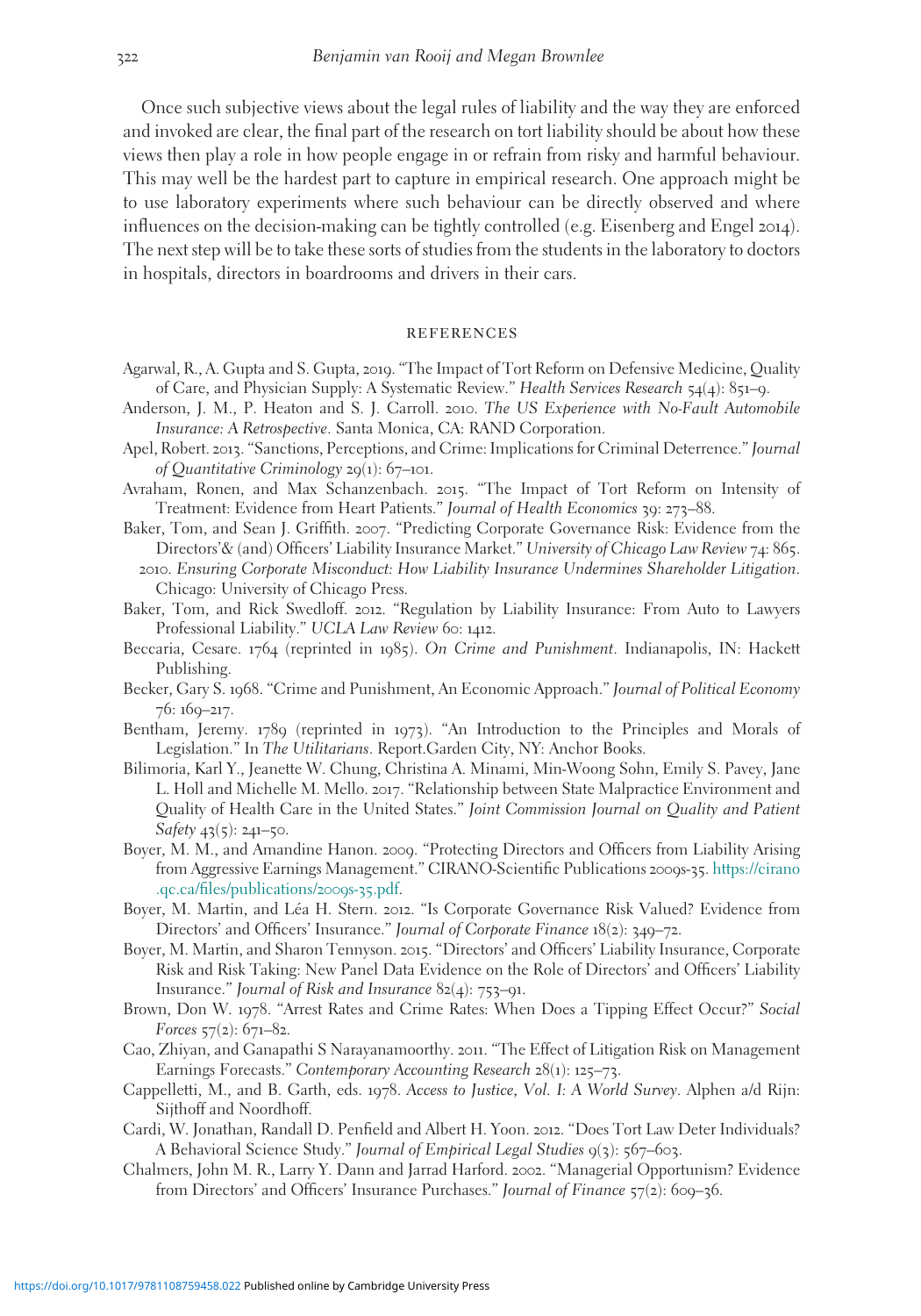- Chamlin, Mitchell B. 1991. "A Longitudinal Analysis of the Arrest–Crime Relationship: A Further Examination of the Tipping Effect." Justice Quarterly 8(2): 187–99.
- Cohen, Alma, and Rajeev Dehejia. 2004. "The Effect of Automobile Insurance and Accident Liability Laws on Traffic Fatalities." Journal of Law and Economics 47(2): 357–93.
- Core, John E. 2000. "The Directors' and Officers' Insurance Premium: An Outside Assessment of the Quality of Corporate Governance." Journal of Law, Economics, and Organization 16(2): 449–77.
- Cummins, J. David, Richard D. Phillips and Mary A. Weiss. 2001. "The Incentive Effects of No-Fault Automobile Insurance." Journal of Law and Economics 44(2): 427–64.
- Curran, Barbara A. 1978. "Survey of the Public's Legal Needs." American Bar Association Journal 64: 848–52.
- Currie, Janet, and W. Bentley MacLeod. 2008. "First Do No Harm? Tort Reform and Birth Outcomes." Quarterly Journal of Economics 123(2): 795–830.
- Decker, Scott H., Richard Wright and Robert Logie. 1993. "Perceptual Deterrence among Active Residential Burglars: A Research Note." Criminology 31: 135–47.
- Derrig, Richard A., Maria Segui-Gomez, Ali Abtahi, and Ling-Ling Liu. 2002. "The Effect of Population Safety Belt Usage Rates on Motor Vehicle-Related Fatalities." Accident Analysis & *Prevention*  $34(1)$ : 101–10.
- Devlin, Rose Anne. 1992. "Liability Versus No-Fault Automobile Insurance Regimes: An Analysis of the Experience in Quebec." In Contributions to Insurance Economics, edited by Georges Dionne, 499–520. Dordrecht: Springer.
- Dewees, Don, and Michael Trebilcock. 1992. "The Efficacy of the Tort System and Its Alternatives: A Review of Empirical Evidence." Osgoode Hall Law Journal 30: 57.
- DuCharme, Larry L, Paul H Malatesta and Stephan E Sefcik. 2004. "Earnings Management, Stock Issues, and Shareholder Lawsuits." Journal of Financial Economics 71(1): 27–49.
- Eisenberg, Theodore, and Christoph Engel. 2014. "Assuring Civil Damages Adequately Deter: A Public Good Experiment." Journal of Empirical Legal Studies 11(2): 301–49.
- Engstrom, Nora Freeman. 2011. "An Alternative Explanation for No-Fault's Demise." DePaul Law Review 61: 303.
- Felstiner, W., R. Abel and A. Sarat. 1980–1. "The Emergence and Transformation of Disputes: Naming, Blaming, Claiming." Law and Society Review 15: 631.
- Frakes, Michael. 2012. "Defensive Medicine and Obstetric Practices." Journal of Empirical Legal Studies  $q(3)$ : 457–81.
- Frakes, Michael, and Anupam B. Jena. 2016. "Does Medical Malpractice Law Improve Health Care Quality?" Journal of Public Economics 143: 142–58.
- Galanter, M. 1974. "Why the 'Haves' Come Out Ahead: Speculations on the Limits of Legal Change." Law and Society  $q(1)$ :  $q5-160$ .
- Genn, H., and S. Beinart. 1999. Paths to Justice: What People Do and Think about Going to the Law. Oxford: Hart.
- Gillan, Stuart L., and Christine A. Panasian. 2015. "On Lawsuits, Corporate Governance, and Directors' and Officers' Liability Insurance." Journal of Risk and Insurance  $82(4)$ : 793–822.
- Goldberg, John C. P. 2010. "Tort in Three Dimensions." Pepperdine Law Review 38:321.
- Gunningham, Neil, Dorothy Thornton and Robert A. Kagan. 2005. "Motivating Management: Corporate Compliance in Environmental Protection." Law  $\mathfrak{G}$  Policy 27(2): 289–316.
- Havinga, Tetty. 2012. "The Influence of Liability Law on Food Safety on Preventive Effects of Liability Claims and Liability Insurance." Nijmegen Sociology of Law Working Paper (2010/02).
- Heaton, P., and Helland, E. 2008. No-Fault Insurance and Automobile Accidents. Rand Institute for Justice Working Paper, WR-551-ICJ, 1–35.
- Iizuka, Toshiaki. 2013. "Does Higher Malpractice Pressure Deter Medical Errors?" Journal of Law and Economics 56(1): 161–88.
- Kachalia, A., and M. M. Mello. 2011. "New Directions in Medical Liability Reform." New England Journal of Medicine  $364(16)$ : 1564.
- Kessler, Daniel, and Mark McClellan. 1996. "Do Doctors Practice Defensive Medicine?" Quarterly Journal of Economics 111(2): 353–90.
	- 2002. "Malpractice Law and Health Care Reform: Optimal Liability Policy in an Era of Managed Care." Journal of Public Economics 84(2): 175–97.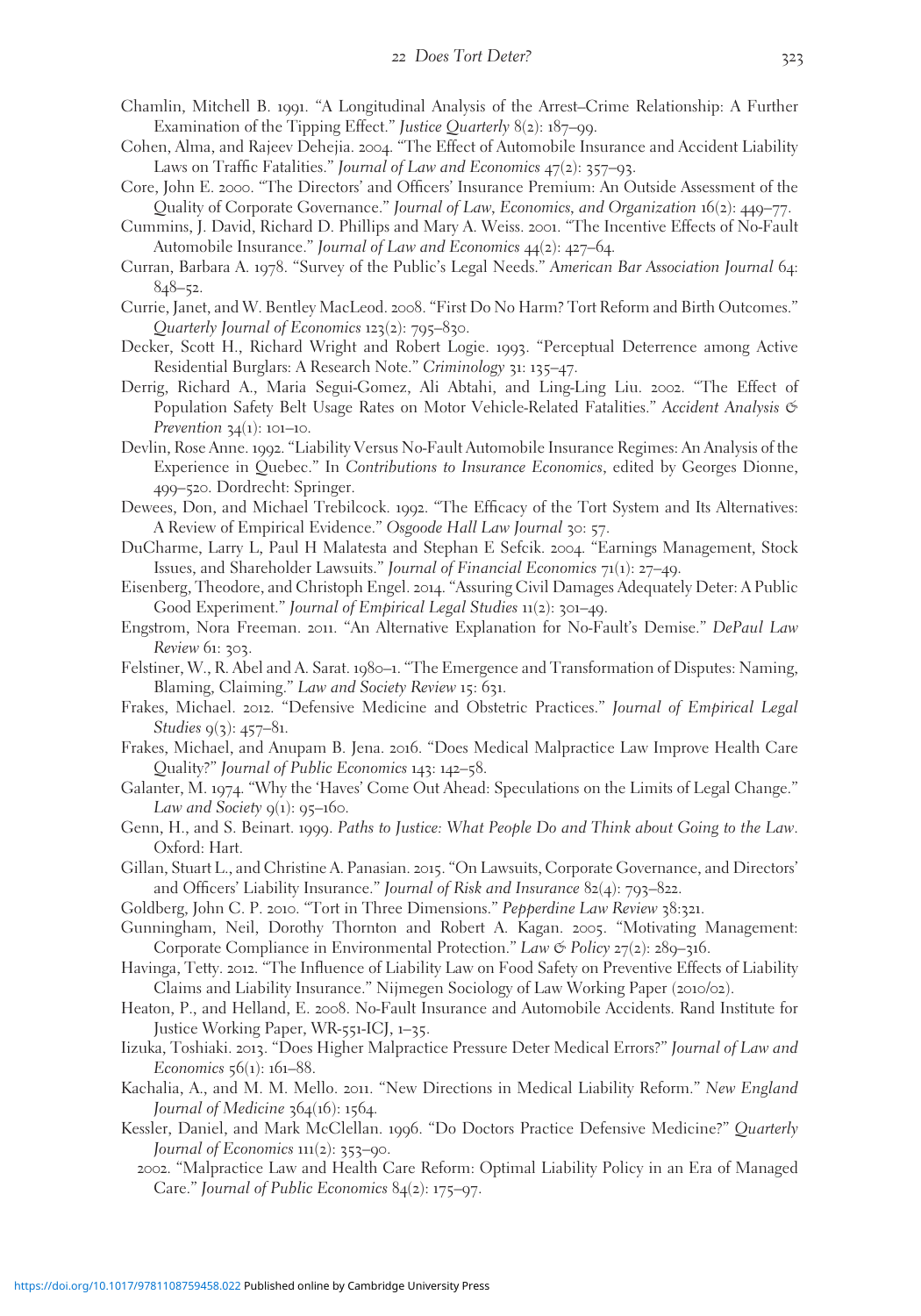- Kim, Irene. 2015. "Directors' and Officers' Insurance and Opportunism in Accounting Choice." Accounting  $\mathfrak{S}$  Taxation  $7(1)$ : 51–65.
- Klick, Jonathan, and Thomas Stratmann. 2007. "Medical Malpractice Reform and Physicians in High-Risk Specialties." Journal of Legal Studies 36(S2): S121-S142.
- Kochanowski, Paul S., and Madelyn V. Young. 1985. "Deterrent Aspects of No-Fault Automobile Insurance: Some Empirical Findings." Journal of Risk and Insurance 52(2): 269–88.
- Konety, Badrinath R, Vibhu Dhawan, Veersathpurush Allareddy and Sue A. Joslyn. 2005. "Impact of Malpractice Caps on Use and Outcomes of Radical Cystectomy for Bladder Cancer: Data from the surveillance, Epidemiology, and End Results Program." Journal of Urology 173(6): 2085–9.
- Landes, Elisabeth M. 1982. "Insurance, Liability, and Accidents: A Theoretical and Empirical Investigation of the Effect of No-Fault Accidents." Journal of Law and Economics 25(1): 49–65.
- Landes, William M., and Richard A. Posner. 1987. The Economic Structure of Tort Law. Cambridge, MA: Harvard University Press.
- Lin, Chen, Micah S. Officer and Hong Zou. 2011. "Directors' and Officers' Liability Insurance and Acquisition Outcomes." Journal of Financial Economics 102(3): 507–25.
- Loughran, D. S. 2001. The Effect of No-Fault Automobile Insurance on Driver Behavior and Automobile Accidents in the United States. Rand Institute for Justice Working Paper.
- McEwin, R. Ian. 1989. "No-Fault and Road Accidents: Some Australasian Evidence." International Review of Law and Economics  $q(1)$ : 13–24.
- Mello, M. M. (2006). Medical Malpractice: Impact of the Crisis and Effect of State Tort Reforms. Robert Wood Johnson Foundation Research Synthesis Report No. 10.
- Mello, Michelle M., and Troyen A. Brennan. 2001. "Deterrence of Medical Errors: Theory and Evidence for Malpractice Reform." Texas Law Review 80: 1595.
- Mello, Michelle M., and Allen Kachalia. 2010. "Evaluation of Options for Medical Malpractice System Reform." A Report to the Medicare Payment Advisory Commission (MedPAC) No. 10–2.
- Minami, Christina A., Catherine R. Sheils, Emily Pavey, Jeanette W. Chung, Jonah J. Stulberg, David D. Odell, Anthony D. Yang, David J. Bentrem and Karl Y. Bilimoria. 2017. "Association between State Medical Malpractice Environment and Postoperative Outcomes in the United States." Journal of the American College of Surgeons 224(3): 310–18. e2.
- Nagin, Daniel S. 2012. "Imprisonment and Crime Control: Building Evidence-Based Policy." In Contemporary Issues in Criminological Theory and Research: The Role of Social Institutions, edited by R. Rosenfeld, K. Quinet, and C. A. Garcia, 309–17. Belmont, CA: Wadsworth.
	- 2013. "Deterrence in the Twenty-First Century." Crime and Justice 42(1): 199–263.
- Nagin, Daniel S., and John V. Pepper, eds. 2012. Deterrence and the Death Penalty. Washington, DC: National Academies Press.
- Popper, Andrew F. 2011. "In Defense of Deterrence." Albany Law Review 75: 181.
- Posner, Richard A. 1972. "A Theory of Negligence." Journal of Legal Studies 1(1): 29–96.
- Roisman, Anthony Z., Martha L. Judy and Daniel Stein. 2004. "Preserving Justice: Defending Toxic Tort Litigation." Fordham Environmental Law Review 15: 191.
- Saks, Michael J. 1992. "Do We Really Know Anything about the Behavior of the Tort Litigation System. And Why Not?" University of Pennsylvania Law Review 140(4): 1147–1292.
- Schell-Busey, Natalie, Sally S. Simpson, Melissa Rorie and Mariel Alper. 2016. "What Works? A Systematic Review of Corporate Crime Deterrence." Criminology & Public Policy 15(2): 387–416.
- Simpson, Sally, Melissa Rorie, Mariel Elise Alper, Natalie Schell-Busey, William Laufer and N. Craig Smith. 2014. "Corporate Crime Deterrence: A Systematic Review." Campbell Systematic Reviews  $10(4)$ : 5–88.
- Sloan, Frank A., Bridget A. Reilly and Christoph M. Schenzler. 1994. "Tort Liability versus Other Approaches for Deterring Careless Driving." International Review of Law and Economics 14(1): 53–71.
- Sloan, Frank A., and John H. Shadle. 2009. "Is There Empirical Evidence for 'Defensive Medicine'? A Reassessment." Journal of Health Economics 28(2): 481–91.
- Talesh, Shauhin. 2012. "How the Haves Come out Ahead in the Twenty-First Century." DePaul Law Review 62: 519.
- Van McCrary, S., and Jeffrey W. Swanson. 1999. "Physicians' Legal Defensiveness and Knowledge of Medical Law: Comparing Denmark and the USA." Scandinavian Journal of Public Health 27(1): 18–21.